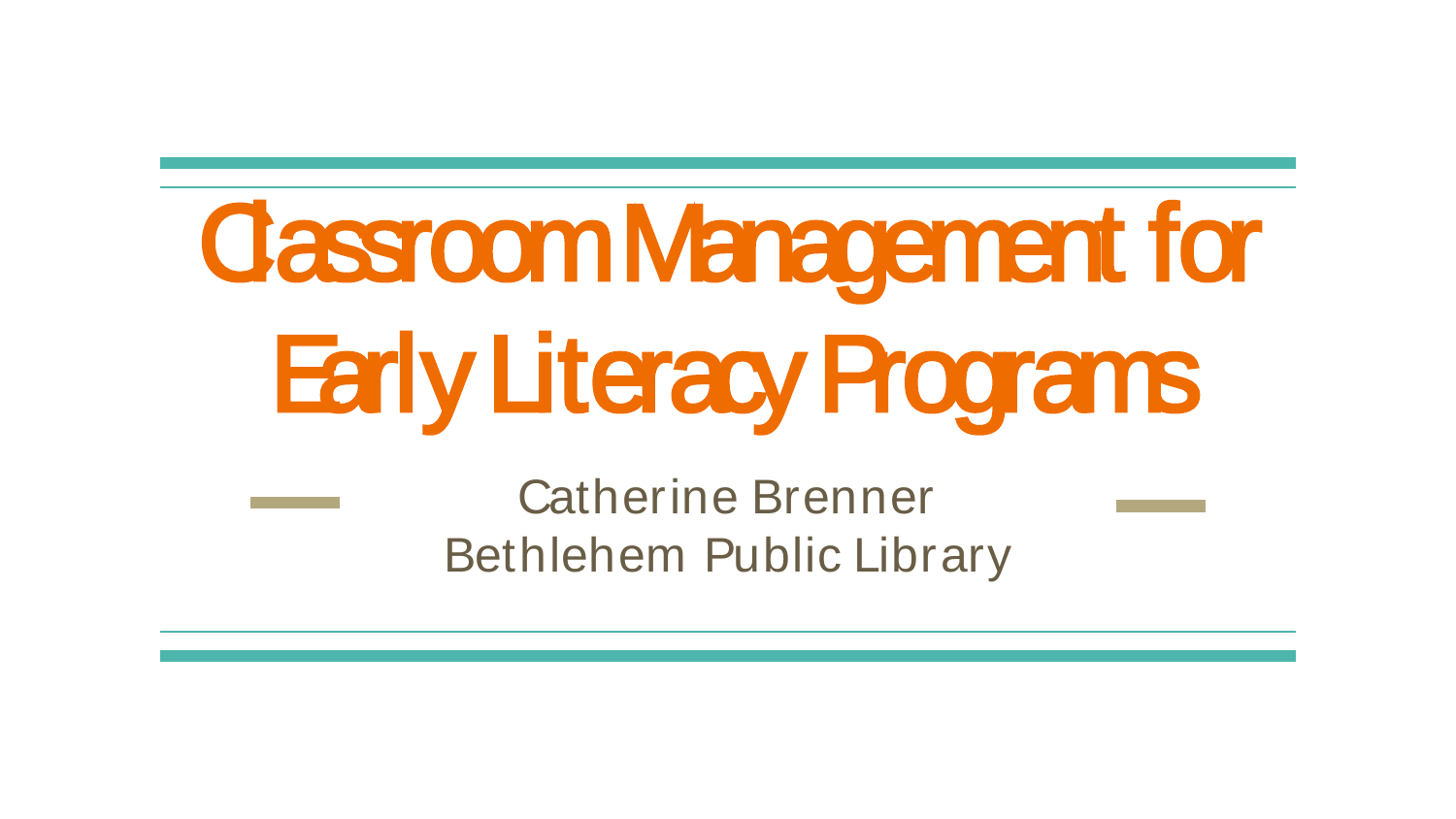

Me:



Discuss some background of the topic

Look at methods to create/update your early literacy management plan

Talk about common issues and brainstorm solutions

You:



#### Save questions until the end

Jot down comments, issues and concerns on or submit on the presentation online (assuming the technology works)

Provide feedback on volume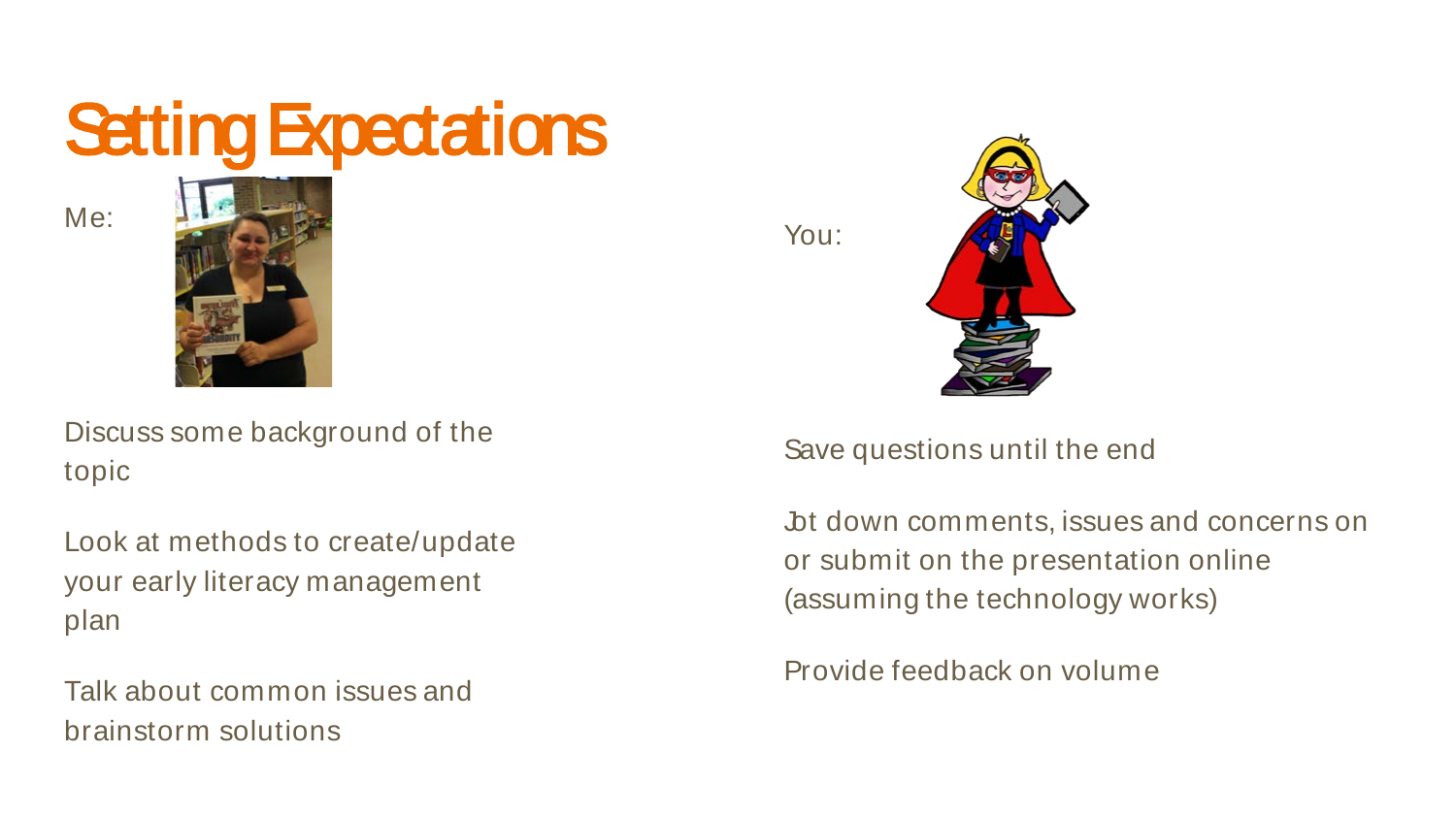#### **Definitions**

Classroom Management-

Preschool Age Group-

Librarian/ Early Literacy Provider/ Staffer

Early Literacy Program/ Story Time

Parents / caregivers

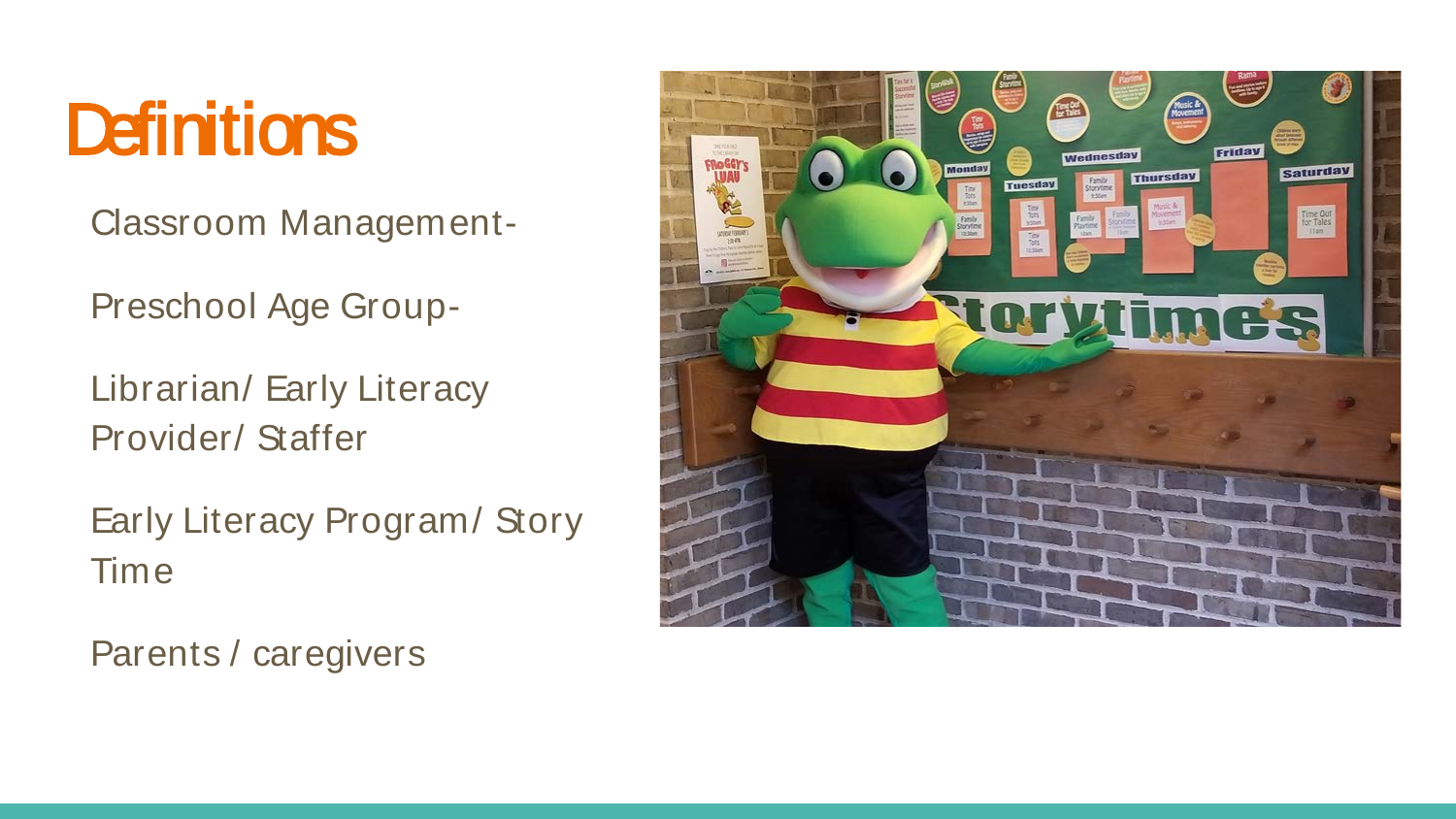## Why do we need it?

Social and behavioral skill building for children

Creating a safe and comforting space to learn

Modelling discipline for parents and caregivers

Differentiating the early literacy event behavior from behavior in other library spaces

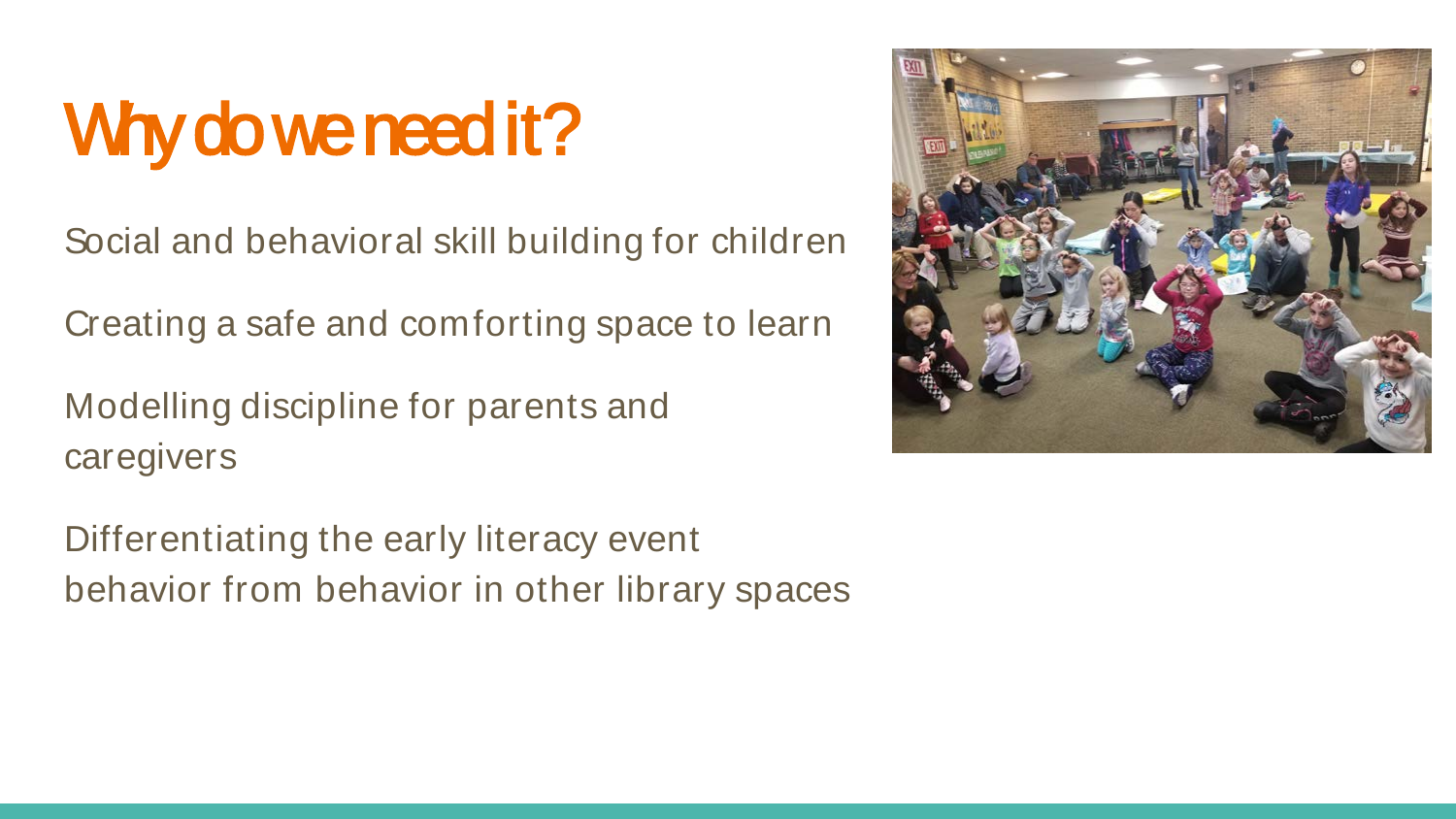## Why YOU need it?

Self-efficacy

Imposter Syndrome

Having a plan so you can focus on the content

Behavior management IS content



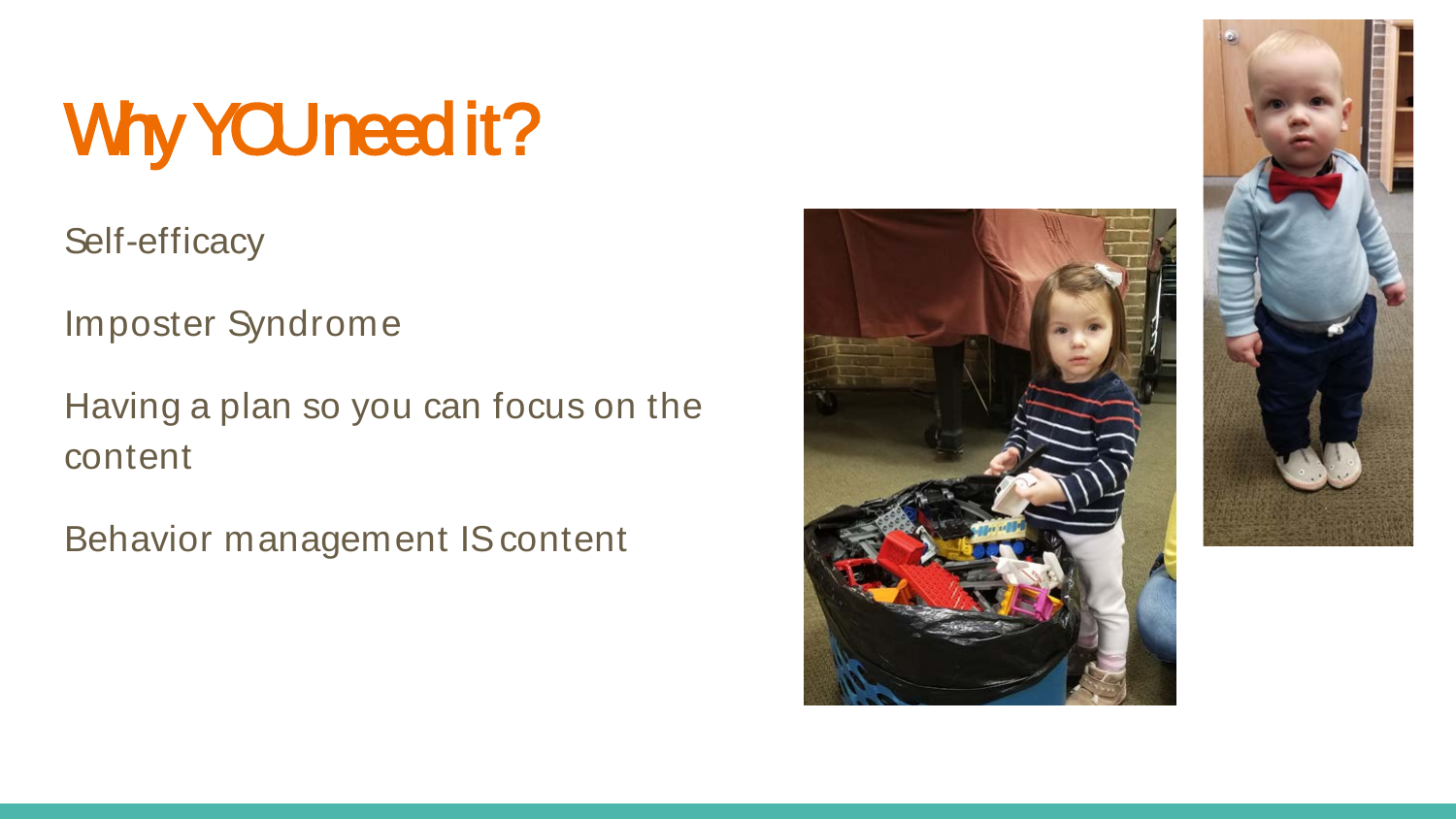## Why it's Hard

Bad feelings and complaints

Lack of institutional support

Space issues

Colleagues and consistency issues

Dislike of confrontation

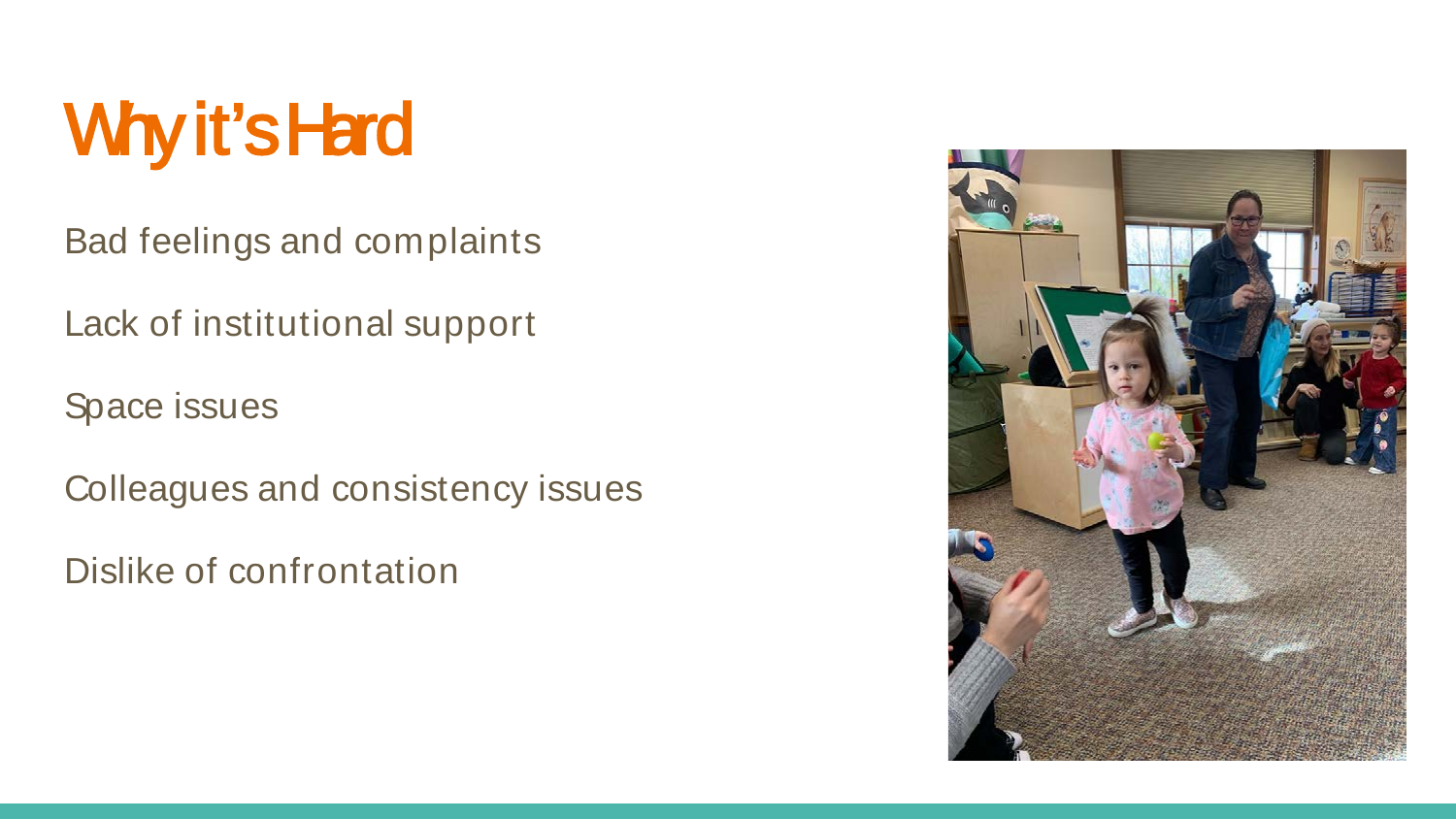#### "Toddler Discipline"

DO NOT GET ANGRY- this is for you as well as the parent

Recognize that children are not adults and discussions are not possible- they can not respond to adult reasoning and you likely can not comprehend why the child is having a tantrum

Be consistent

Do not threaten consequences you will not follow through on

Look over programs like 1,2,3 Magic and the Incredible Years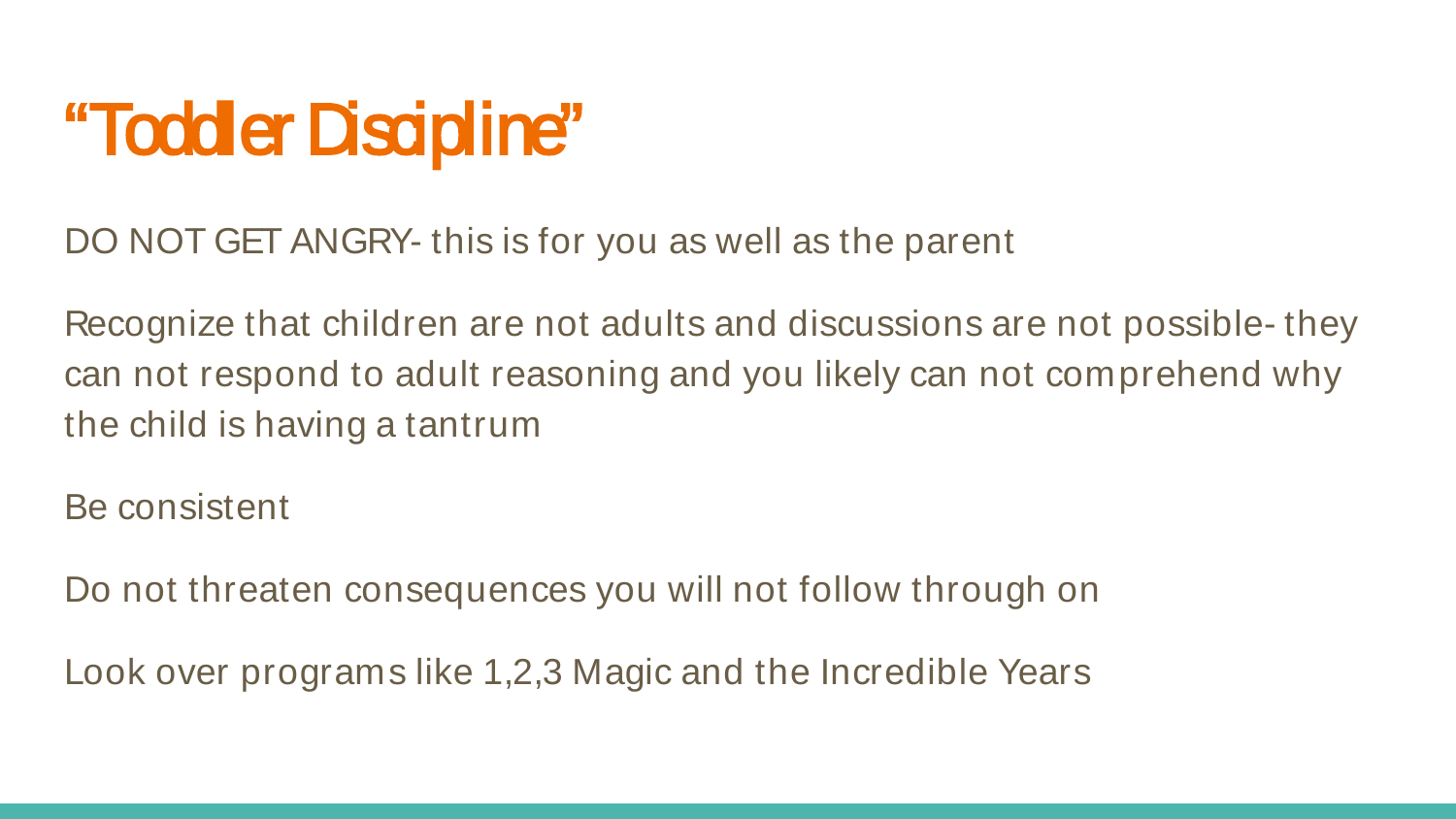#### Expectations and "RULES"

- 1. Policy
- 2. Safety
- 3. Efficacy
- 4. Sanity

\* r ul es need t o appl y t o ever yone\*



#### play · pretend



#### share • imagine



and help clean up when you're done!

#### Tips for a **Successful Storytime**

**Bring your best** can-do attitude.

#### Be on time.

Get a drink and 3. use the restroom before you come inside.



**Park strollers** in the hall.

Have fun!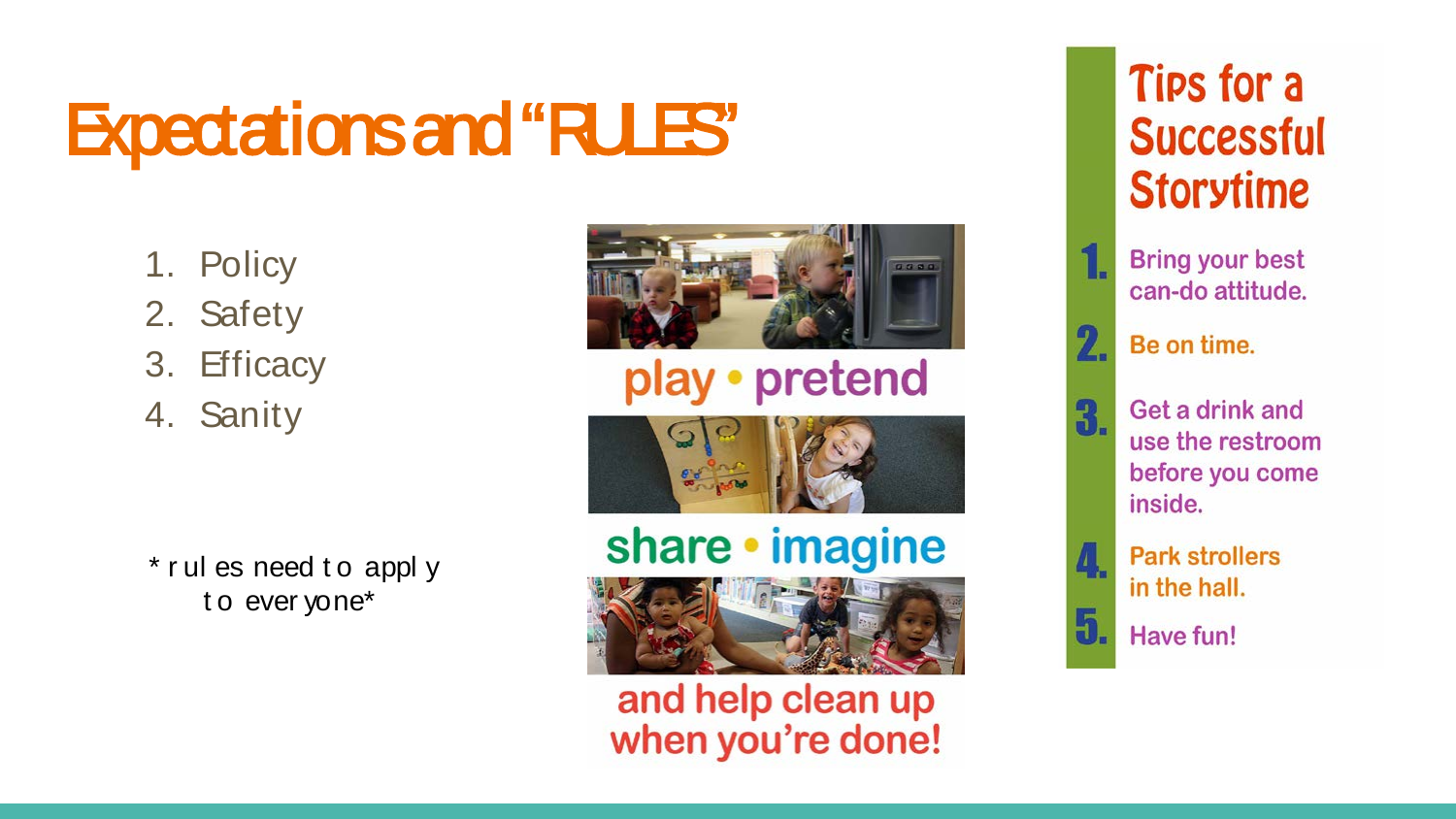## Applying "Rules"

Posting/ Signage/ Wording

Applying

**Enforcement** 

**Discipline** 



Re- eval uat e your r ul es r egul ar l y.

Look for except ions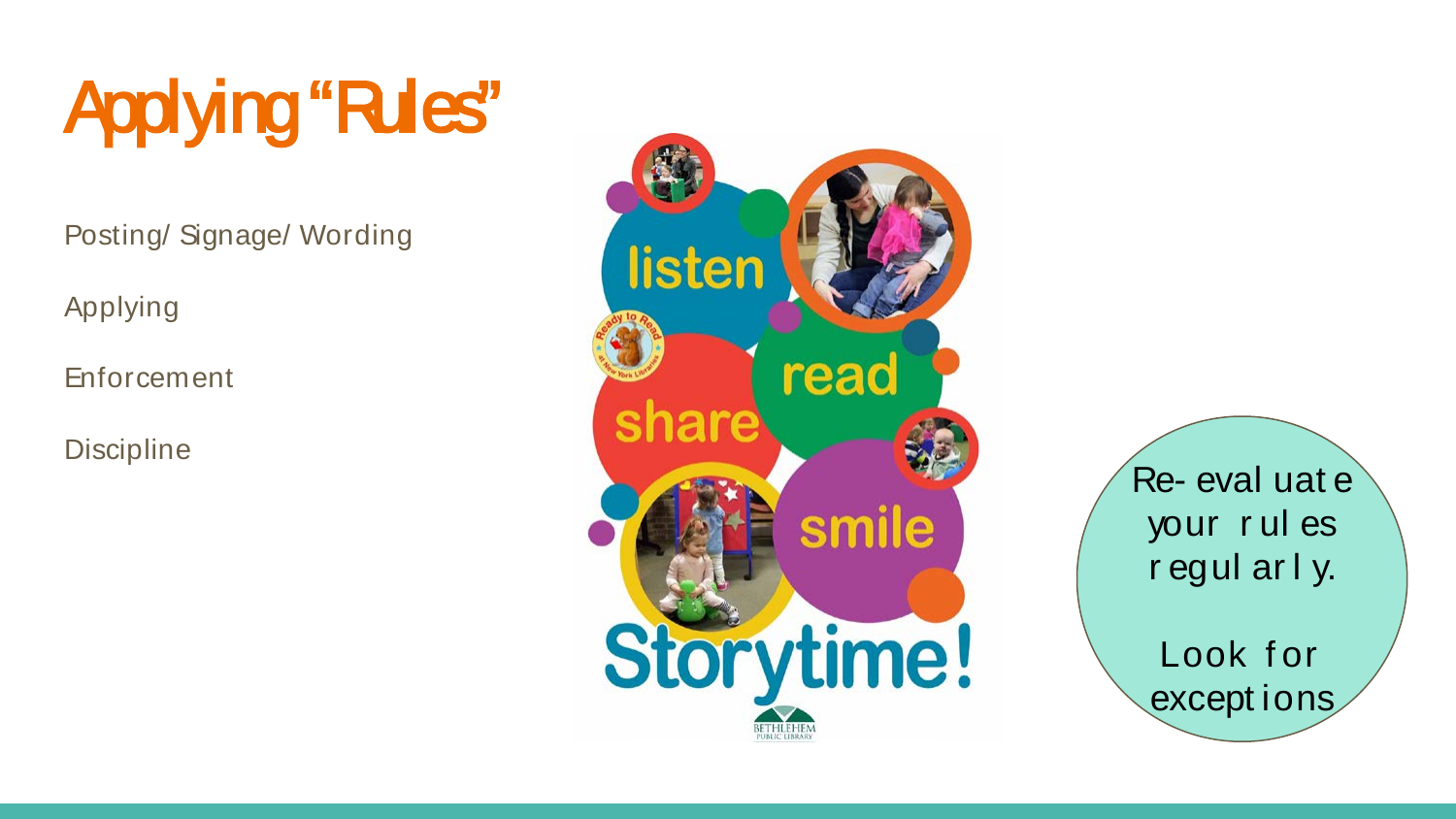#### NOinto YES/DONT into DO

- 1. No touching the puppets
- 2. No hitting or touching
- 3. No strollers in the story room
- 4. Don't chat with other parents
- 5. No eating at story time
- 6. Don't touch the librarian!
- 1. Please wait for the librarian to direct you to use the puppets
- 2. Please ask before giving a high five or a hug
- 3. Please park your stroller outside
- 4. Did you know we have 10 minutes saved at the end of storytime to chat with each other?
- 5. Save your snacks for after story time
- 6. Librarians love high fives! Want to gimme 5?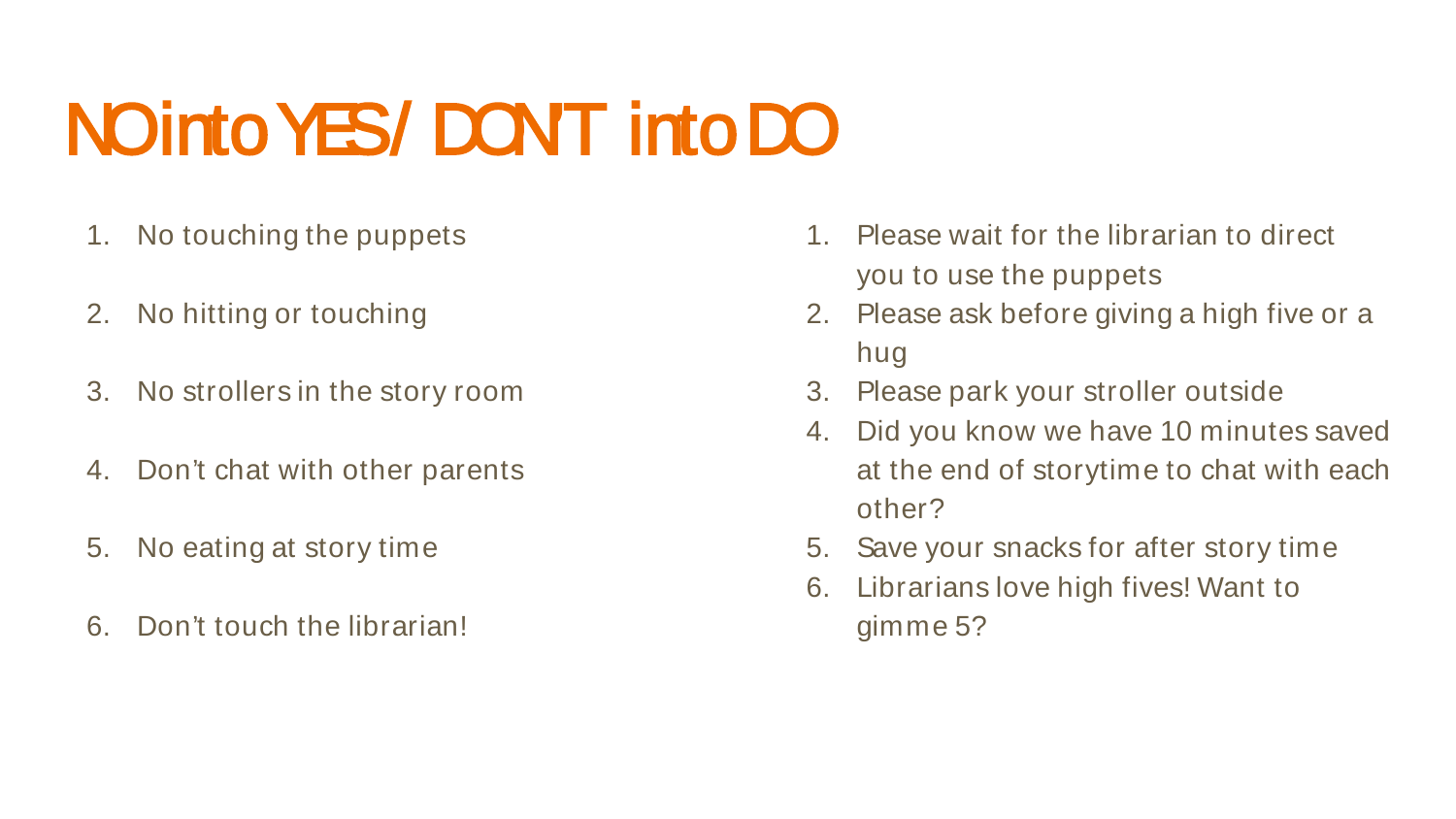#### Sample Handout or Website Description

Storytime is about your child's individual development in a group setting. Do your best to participate and keep your child engaged. If you need a break please feel free to leave the room quietly and return when you are both ready.

Storytime begins promptly. If you arrive late please enter quietly and join in.

The last 10 minutes are reserved for socialization and play. Please save all conversations for the end.

All materials and toys in the story hour room should be used only at the direction of the librarian. Please protect your child's safety and refrain from taking items from the shelves or allowing your child to do so.

Above all - HAVE FUN! Enjoy this special time with your child!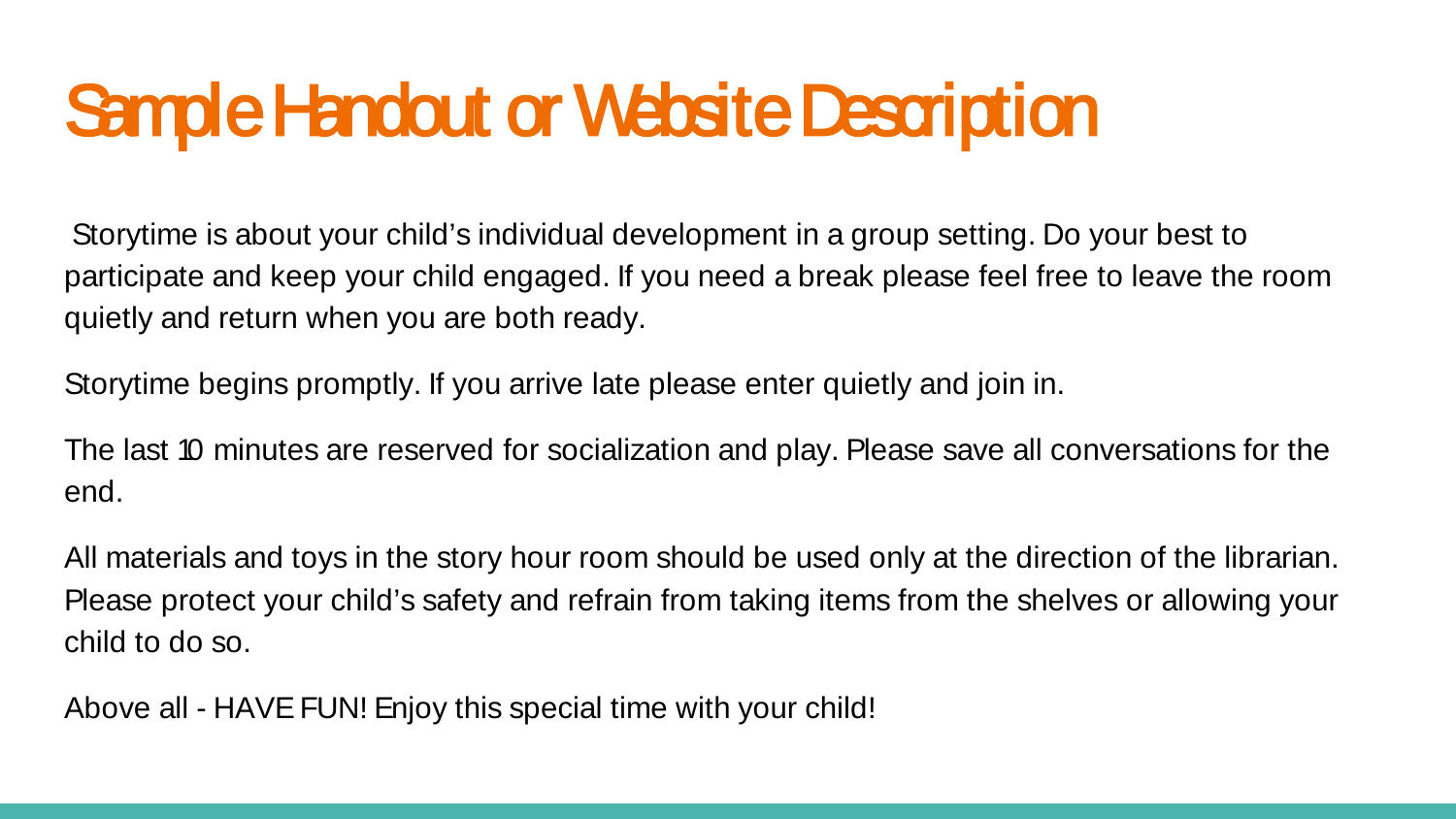#### Enforcement and Discipline

#### BE CONSISTENT

Always suggest an alternate course of action - give the family an opportunity to make a better choice

If someone does have to leave- or is asked to leave, try to follow up later. Ensure that everyone knows, that they are wanted back- clean and fresh slate.

Say no- to baby jail or loss of privilege

Listen to complaints and feedback with an open mind



**Unattended Children** Will Be Given A Shot Of Espresso A Free Pu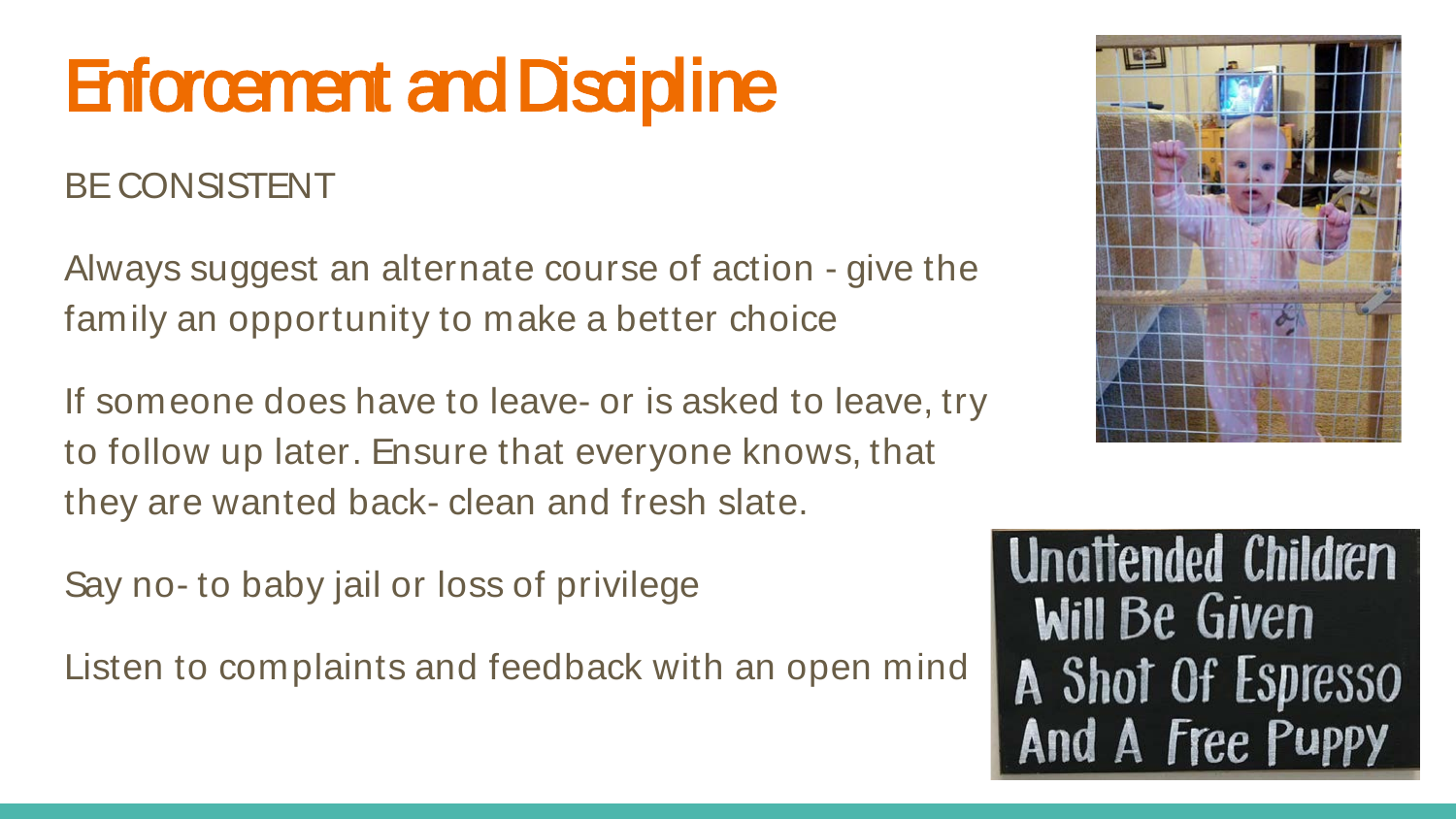## **Creating a Plan**

You style

Your community

Your space

Your colleagues

Your administration

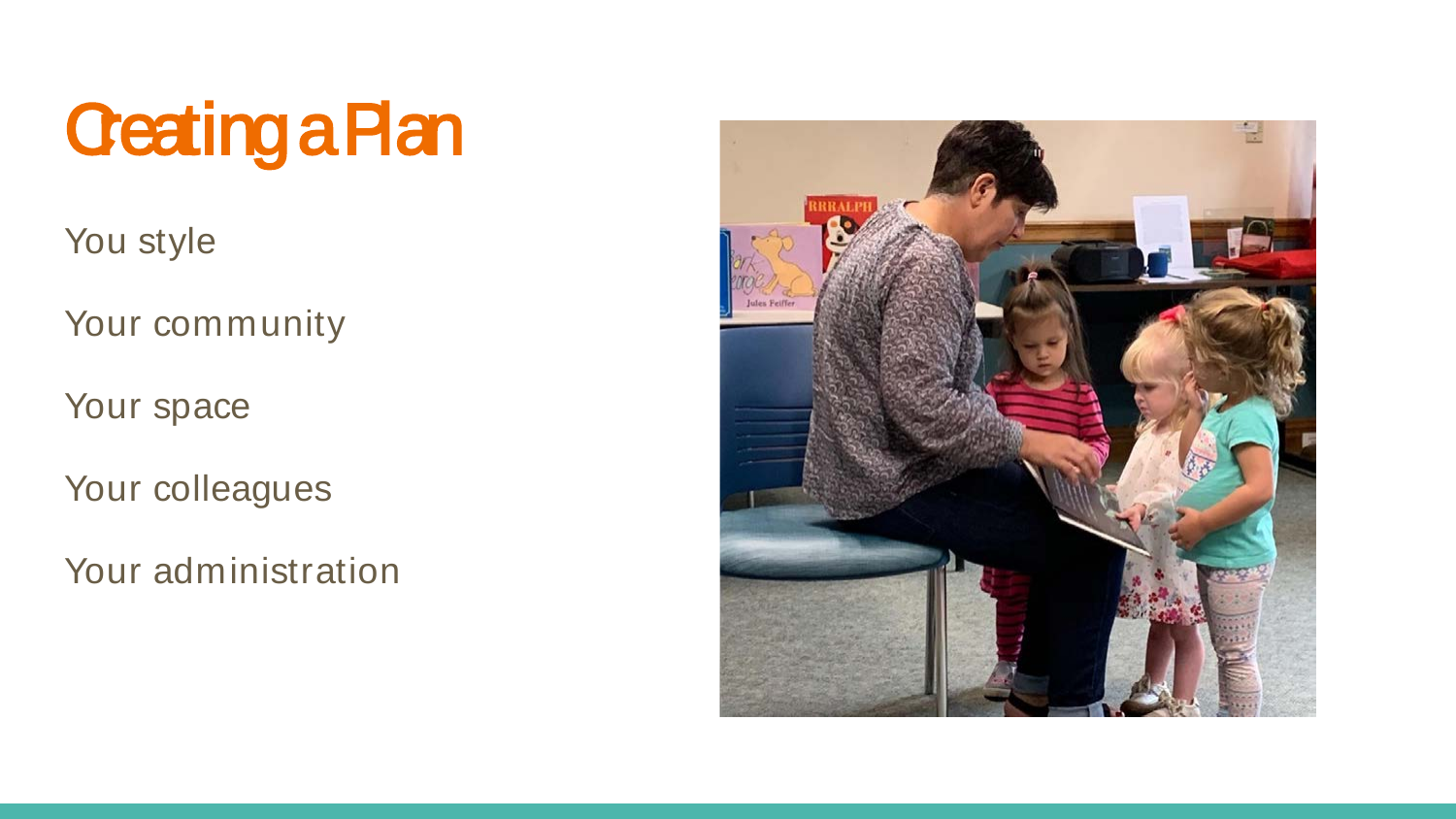

Know yourself and your relationship with your community



Experiment with different ways of expressing yourself

## SENSORY PLAYTIME

 $0-35$  mos

 $10 - 10:30$ 

Every sensory experience provides the foundations on which all subsequent knowledge, thought and creativity are based.

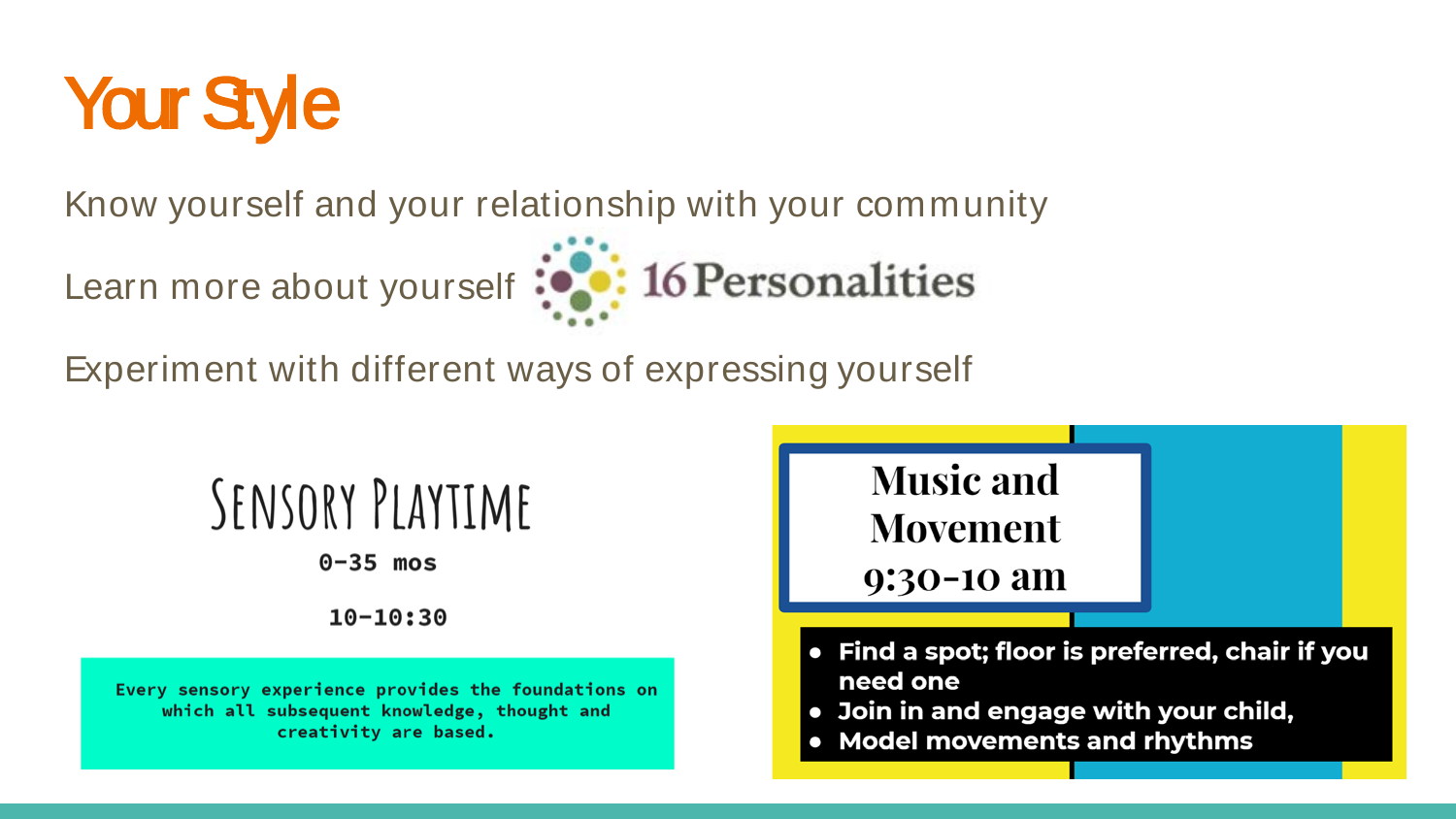#### **Your Space**

Examine your space

Look for challenges

Adjust what can be adjusted

Accept what can't be changed

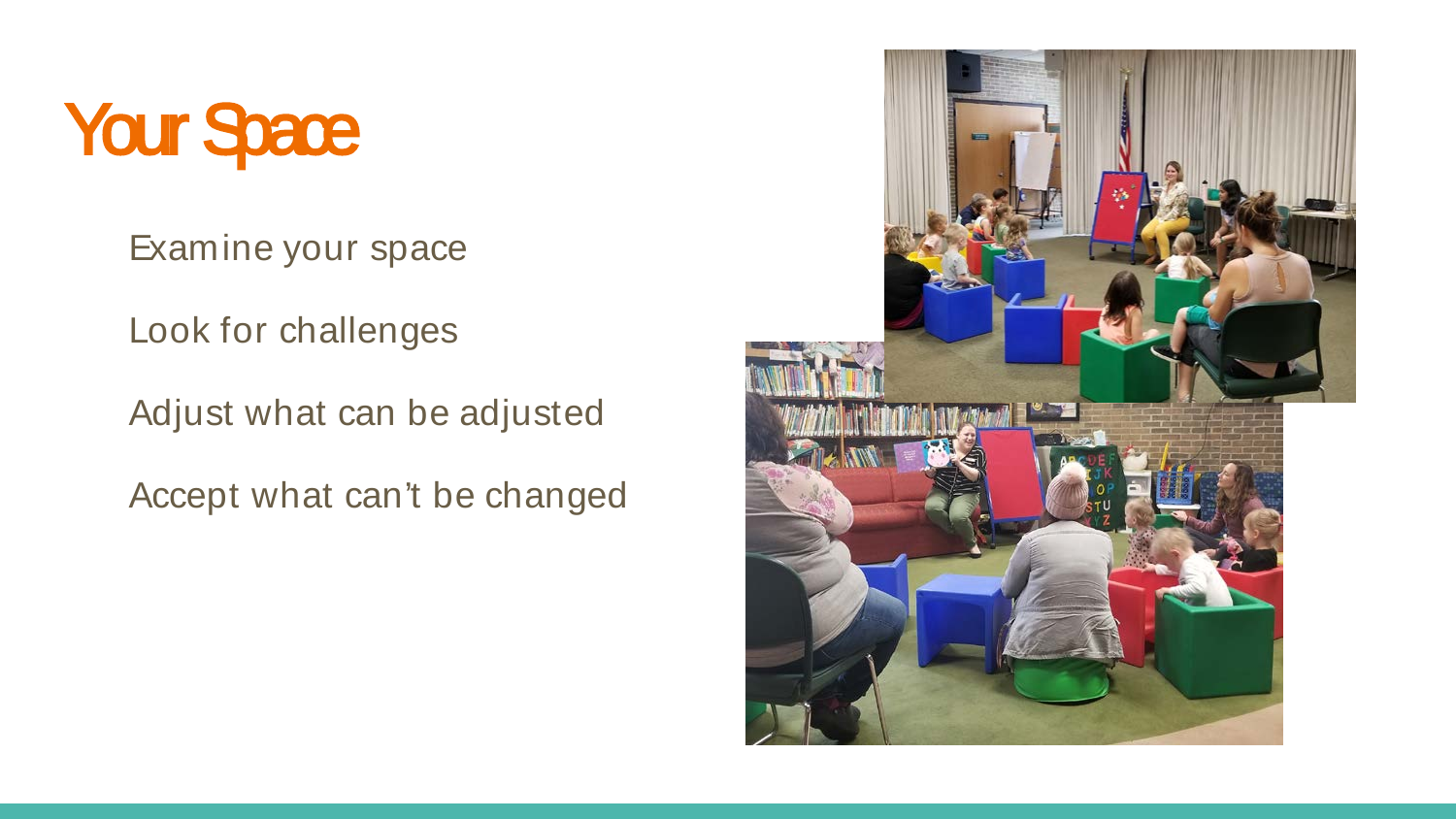#### Your Institution

Policies and guidelines

Managers and your Board

Keep your statistics

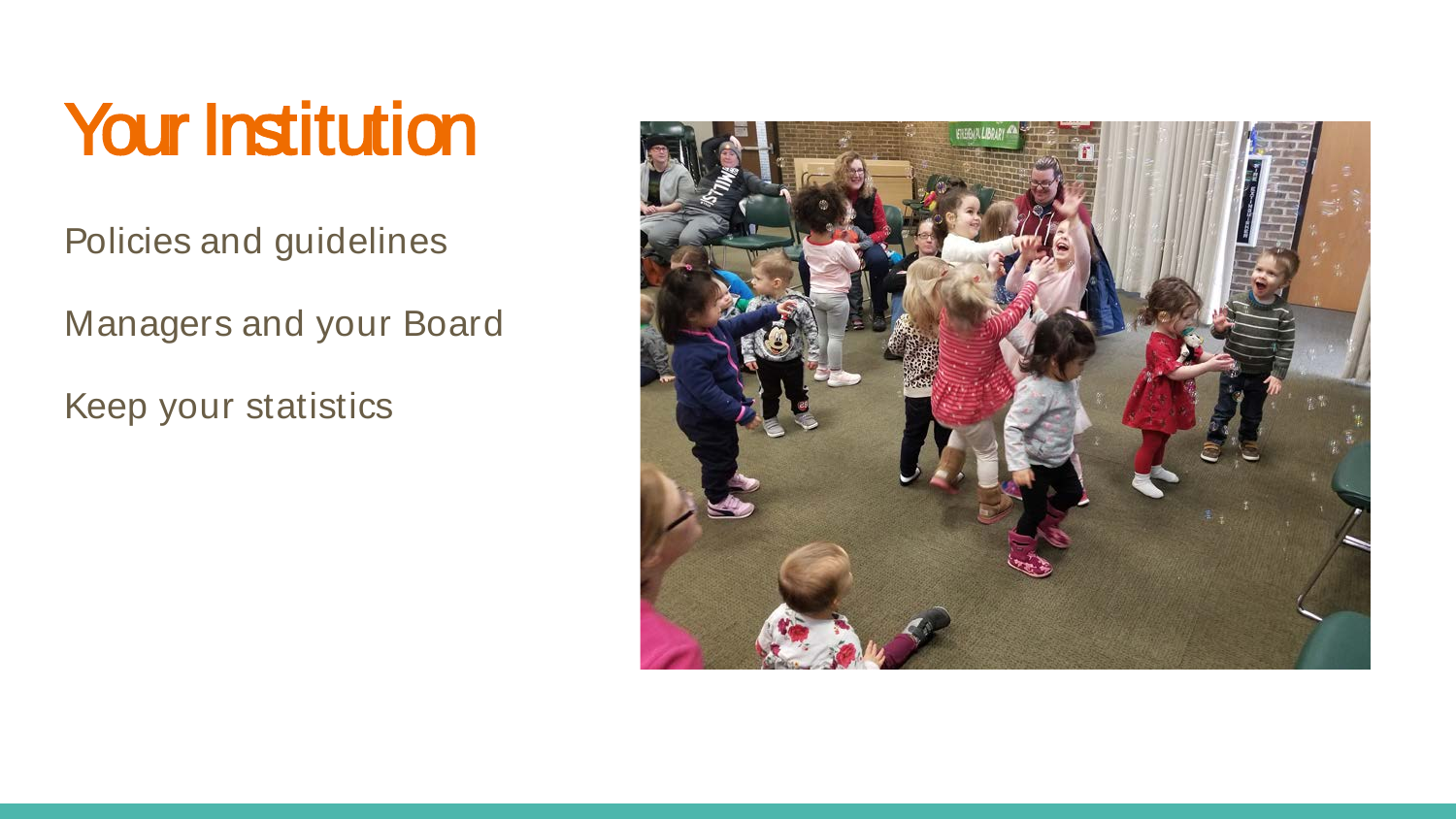## Applying the Plan

Consistency- go over the "rules" at every storytime.

Talk to caregivers, before, during and after

Be willing to engage directly with children

Write up a script or talking points- practice them until it feels natural.

# Compliment Sandwich

I love the way you encourage your child

Perhaps you can slow down a little to help other families get to the answer

Thanks for participating so I'm not the only voice in the room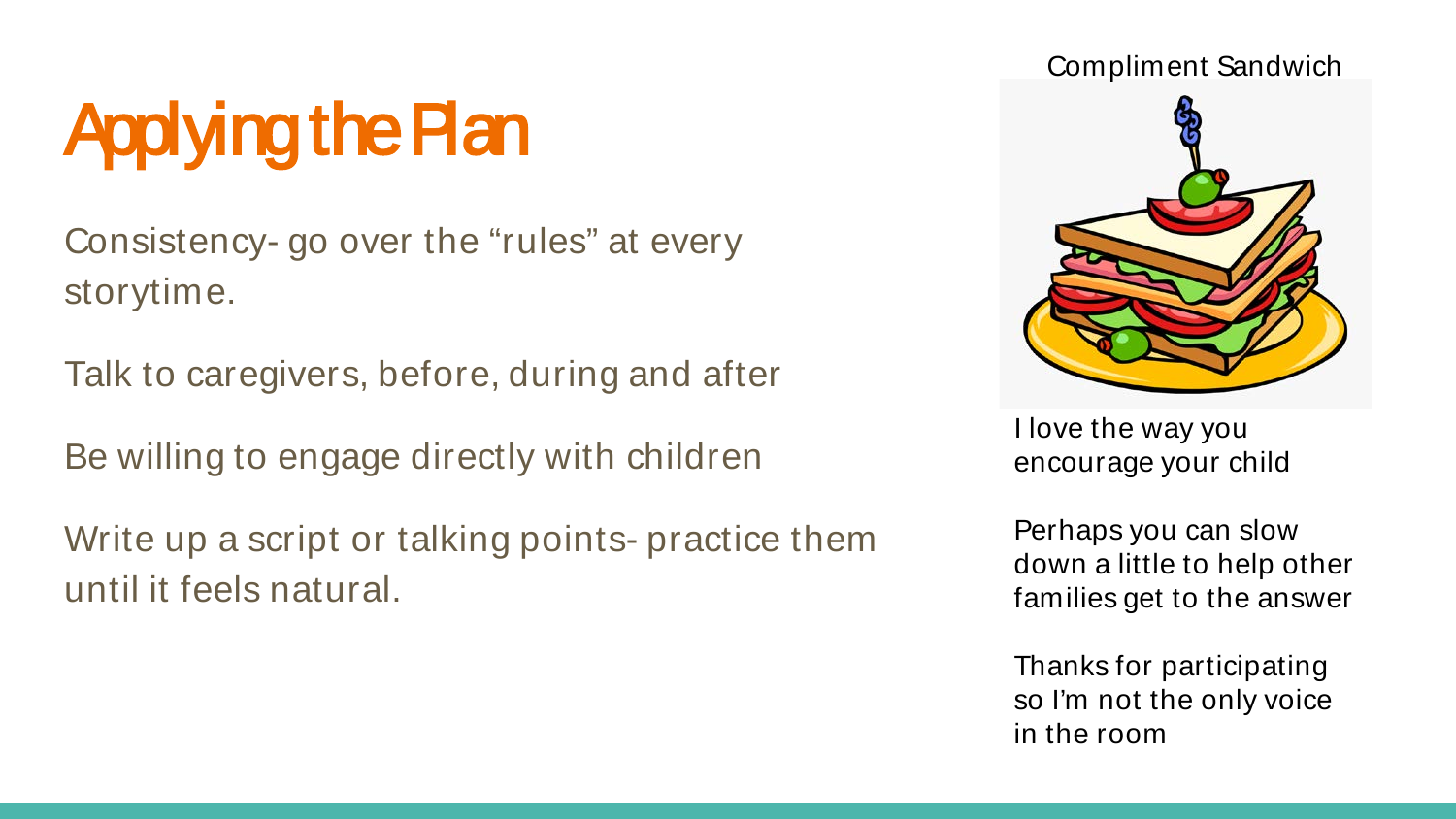## Know Your Whys

Grounded in parenting and educational theory

Creating a safe and educational library experience

Being respectful of other participants- fostering community spirit

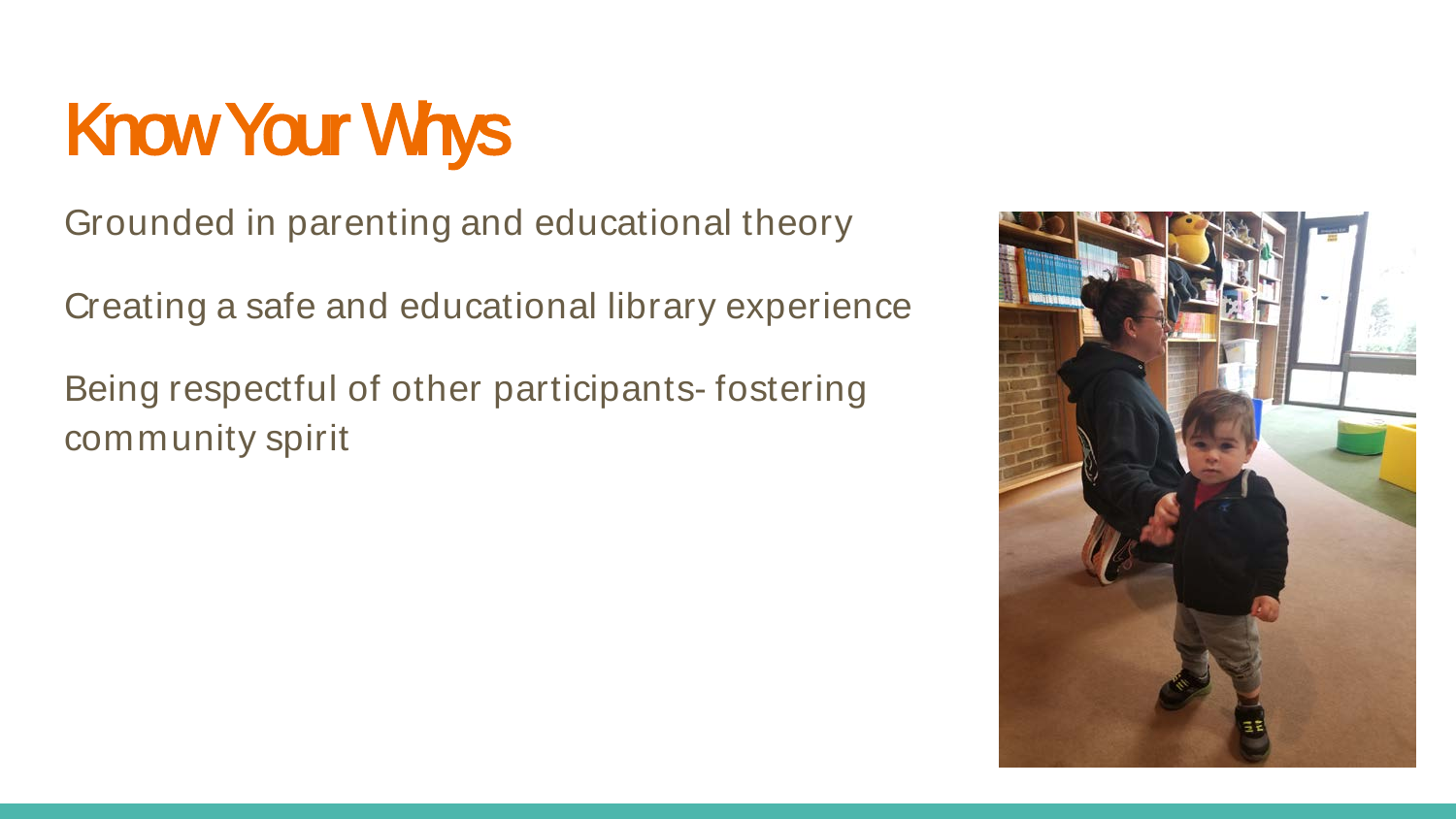#### What do I do...

- when a caregiver just won't participate
- when caregivers are too strict/harsh
- when a child hates the book/activity
- when other caregivers complain about another family
- when I'm having a bad day
- when a family doesn't respect the age rules
- when your administration changes a rule or makes an exception
- dealing with late comers
- snacks or no snacks?

#### YOUR SCENARIO